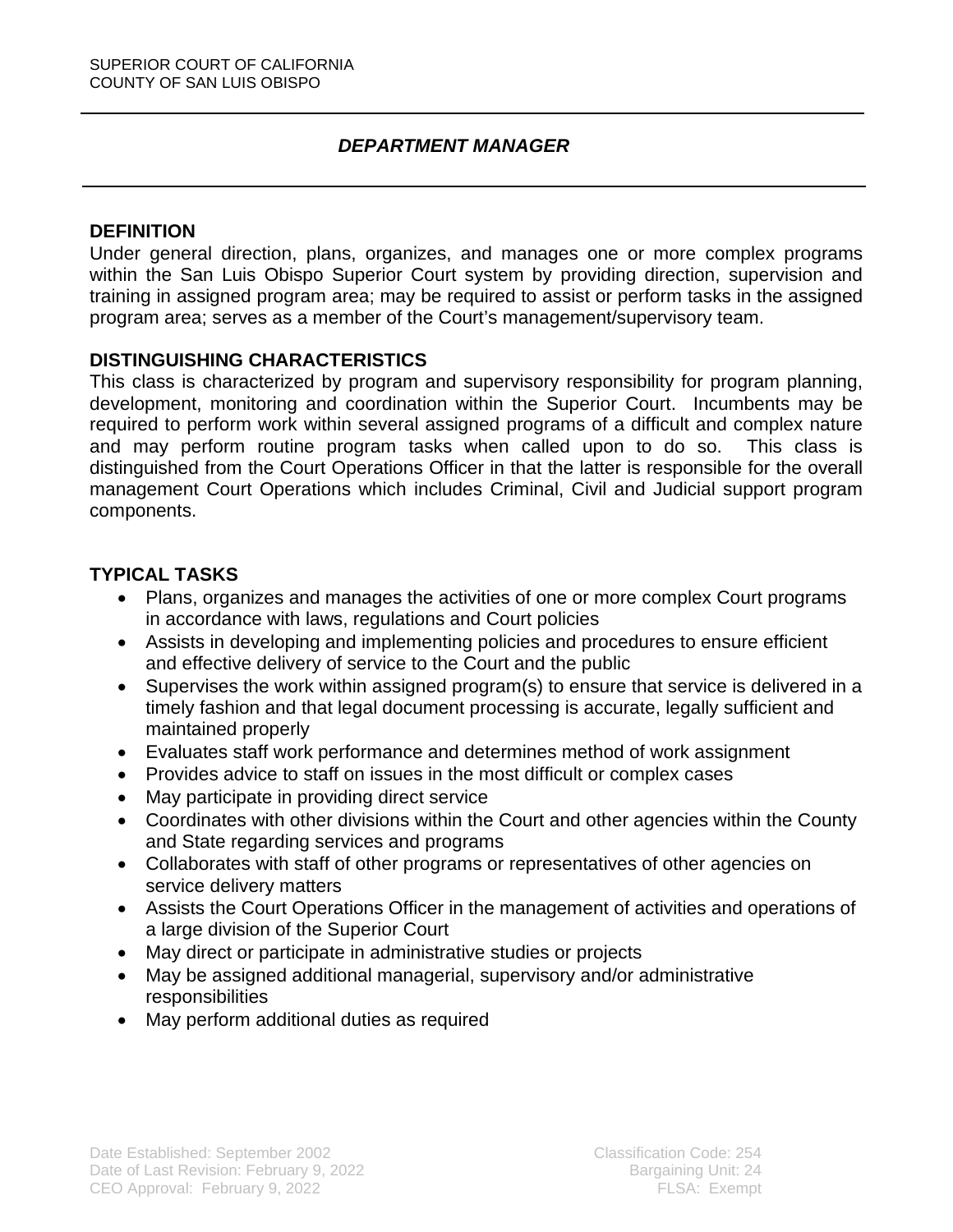# **EMPLOYMENT STANDARDS**

### **Knowledge of:**

- Policies, regulations and procedures governing assigned programs, operating practices and procedures of Court administration
- Program staffing
- Personnel practices and procedures within the Court system
- Supervision and employee development
- Court statistics and reports

## **Ability to:**

- Plan, organize and manage a Court support services program
- Understand, interpret and explain laws, regulations and policies governing Court assigned program operations
- Develop and implement operational procedures
- Identify and analyze administrative problems and implement operational changes
- Make decisions and independent judgments
- Communicate effectively both verbally and in writing
- Communicate effectively with people of diverse socioeconomic backgrounds and temperaments
- Establish and maintain cooperative working relationships
- Understand program objectives in relation to departmental goals and procedures
- Secure cooperation and teamwork among support staff
- Organize and prioritize work assignments
- Research regulations, procedures and/or reference materials relating to Court administration
- Project consequences of decisions
- Determine and evaluate levels of performance
- Interpret judicial and administrative direction and incorporate it into operation policy and procedure
- Maintain confidentiality of information
- Recognize and respect limited authority and responsibility
- Effectively delegate responsibility and authority to others
- Plan, coordinate and initiate actions necessary to implement policy and administrative decisions

# **PHYSICAL CHARACTERISTICS**

- Strength, dexterity, coordination and vision to use a keyboard and video display terminal on a daily basis
- Hearing sufficient to communicate effectively in an office, a Courtroom environment, and with the public and Court staff
- Dexterity and coordination to handle files and single pieces of paper